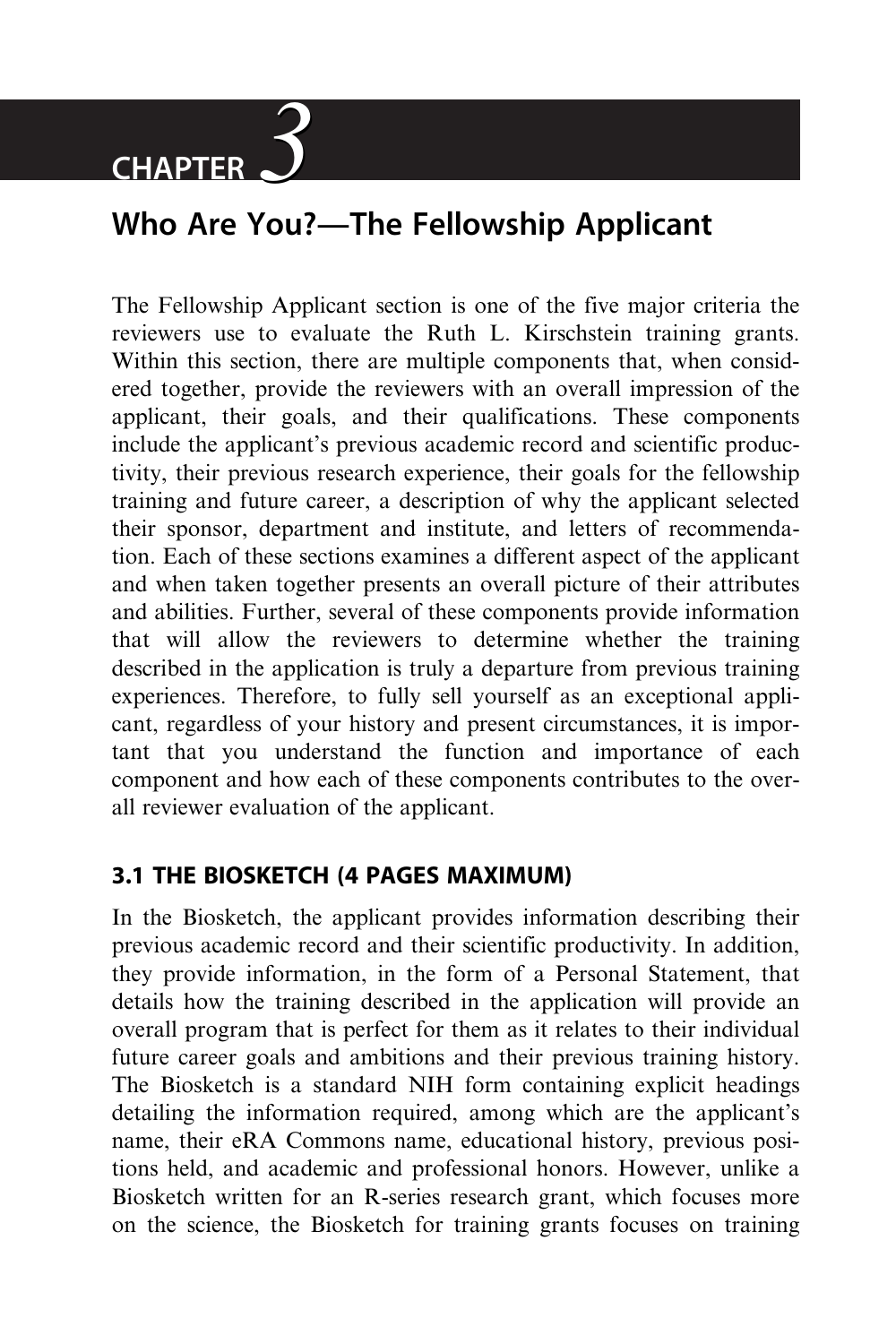and the qualities of the applicant. Therefore, the NIH Biosketch for a Ruth L. Kirschstein training grant includes a section for the applicant's academic record (i.e., previous grades and test scores). Further, other sections, such as the Personal Statement, are addressed with a focus on the training that will be provided by the overall application instead of describing their qualifications to carry out the proposed research.

## 3.1.1 Personal Statement

The Personal Statement is the section of the Biosketch in which the applicant provides a description of their goals as a scientist, their previous research experience, and exactly how the plan described in the application will provide them with the best possible training to advance their career. The Personal Statement can be difficult to write, because it is not always entirely clear exactly what information needs to be included. However, it can be viewed, in some respects, as an "abstract" for the entire application. Just as an abstract in a manuscript provides the reader with a summary of research being presented in a paper, the Personal Statement provides a summary of all of the individual components that describe you, the applicant and how the different aspects of the application fit together to form the perfect training environment for the individual. Therefore, it is important to include explicit statements describing the goals for your career, your research training up to this point, how this previous training directed you along your present career trajectory, why you selected the mentor(s) (sponsor and cosponsor) you did, how this sponsor and cosponsor will provide you with the training you need to advance your career, how the present environment will enhance your training, and how the educational program at the institute and department will give you the training that fits your personal needs.

It is usually good to begin the Personal Statement with a solid description of your long-term goals: "My long-term research interests involve investigating molecular pathways that contribute to the development of human disease with the goal of establishing an independent research laboratory at an academic institution." It is important that this statement be direct and detailed but yet general enough so as not to be viewed as disingenuous. The reviewers like to see that you have knowledge of your general research interests (e.g., molecular pathways that contribute to human disease) without unrealistically limiting the potential for changing interests as you progress through your career.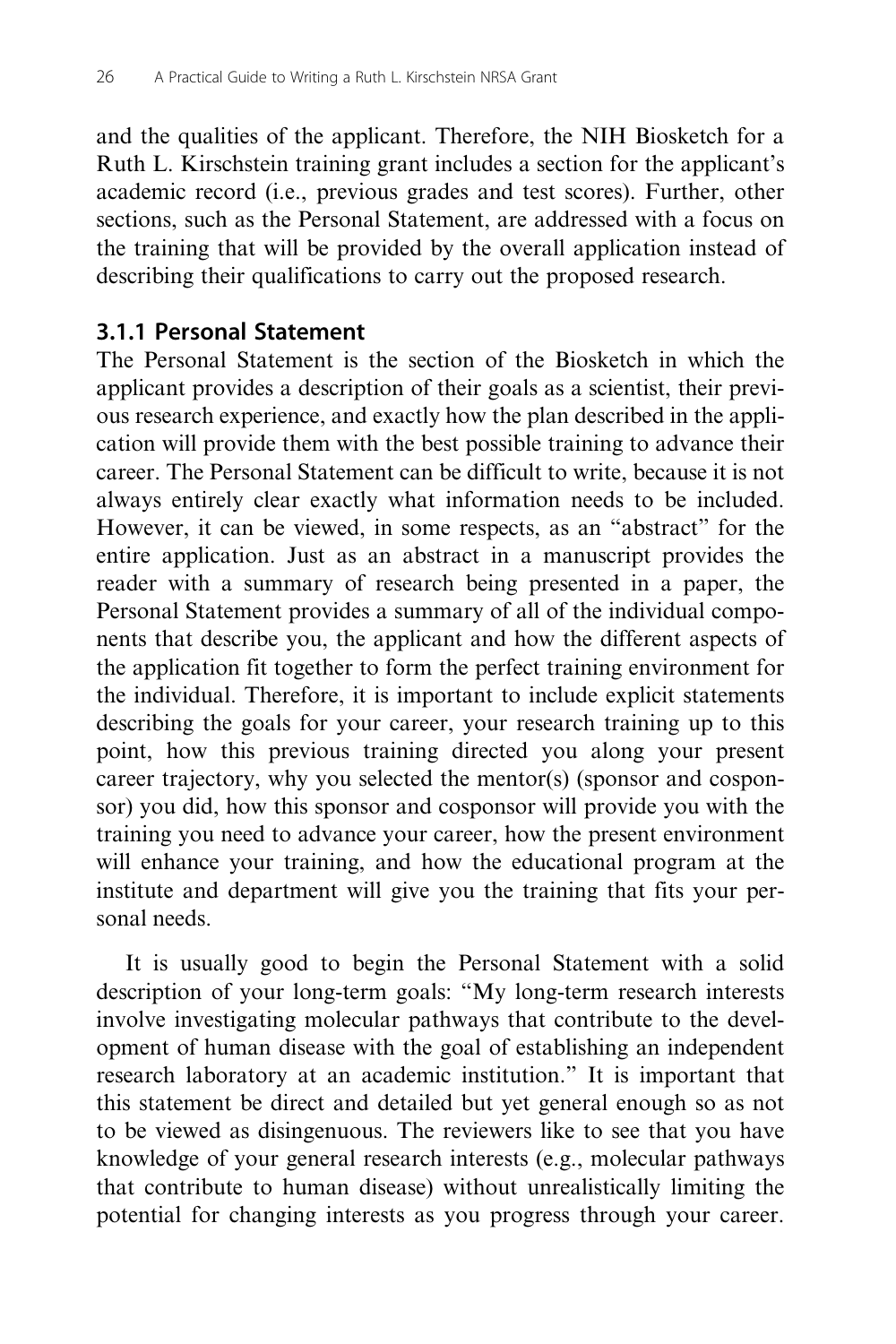Follow this statement with a description of how you became interested in research, once again being explicit but not disingenuous or ingratiating. For example, sometimes personal statements will include such statements: "Ever since I was a child and I saw the wonders of nature around me, I knew that I wanted to become a scientist." Although for some people this statement may be true, reviewers will most likely perceive this statement as saccharine and ingratiating. Instead, if there was a personal experience that motivated your career goals, state it explicitly being sure that it is stated factually, but yet with meaning: "While in graduate school, a friend was diagnosed with and succumbed to leukemia. Upon reading about this disease, I found that many forms of leukemia have a defining genetic characteristic of a chromosomal translocation, which produce oncogenic fusion proteins. From that point on I became interested in cancer biology research, in particular cancers that derive from chromosomal translocations."

For some applicants, it may not have necessarily been a defining moment in their personal lives that motivated their career decisions but instead their present path is a culmination of an overall educational process. Regardless of whether the present training trajectory derived from a single moment (as described above) or an overall process, provide a brief description of your academic history. Where did you perform your previous training (undergraduate and/or graduate if appropriate) and how did that experience contribute to forming your present career trajectory. If there was a specific class or teacher that made an impact on your decision to pursue academic science or a particular research focus, you should include that information, but in a reserved and factual manner. It is also important to include a statement that describes the factors driving your decision to choose your present training program and mentor. For example, if you are a graduate student that underwent laboratory rotations, state: "As part of the graduate program at X, I underwent a series of laboratory rotations during my first year of graduate school. Through these rotations, Dr. Y impressed me with her hands-on, nurturing mentoring approach. Further, her research sparked my interest as it relates to my long-term goals." Finally, concisely summarize how the overall training that you will receive is perfect for you: "Taken together, the skills learned from my experience at this institute and completion of the training plan put forth by Dr. Y and the Departmental program, along with ample mentoring opportunities available here, will equip me with the diverse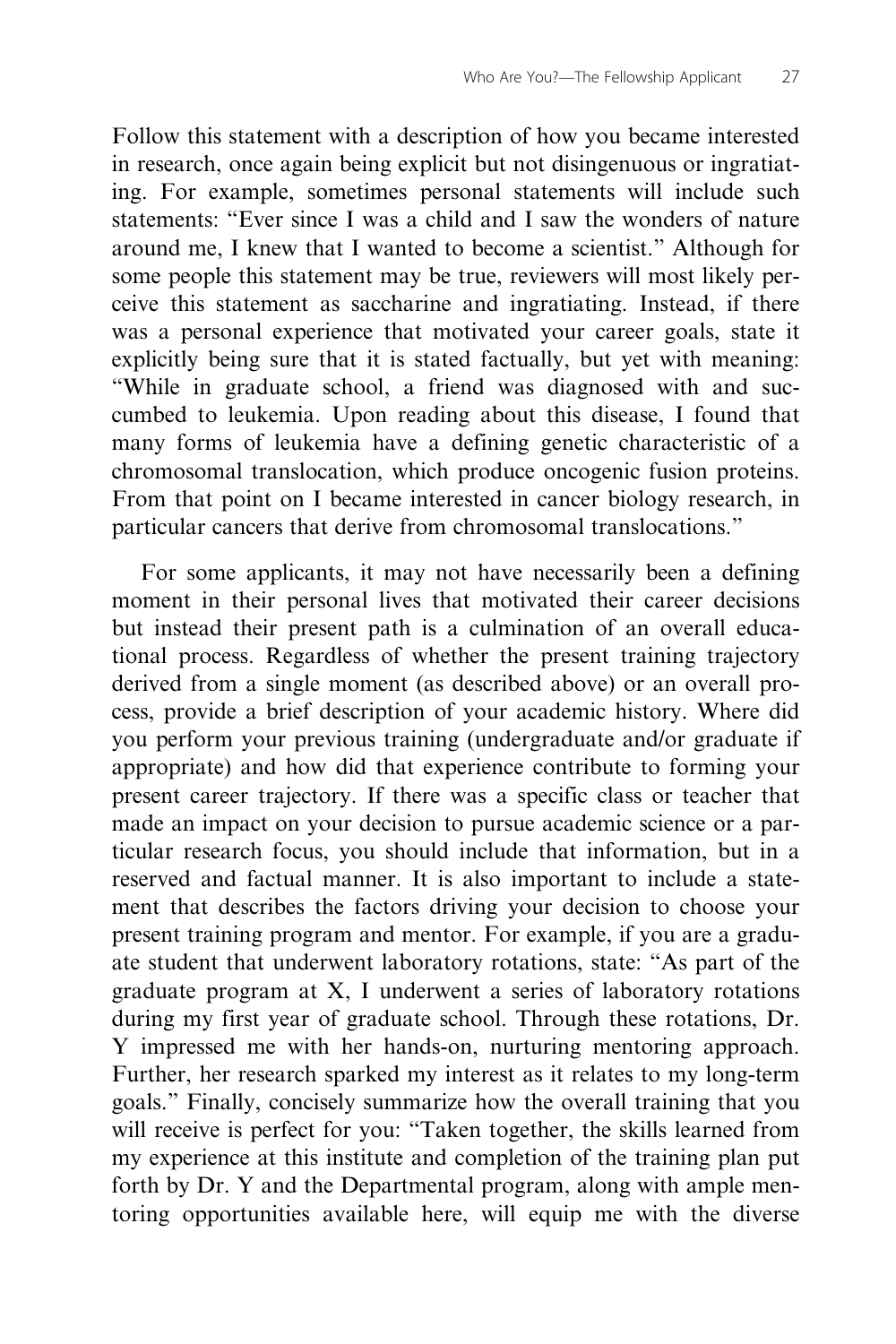qualities needed to pursue a career as an independent researcher in an academic environment."

Sometimes an applicant may have issues in their past or personal situations that may limit or affect the perception reviewers have of the overall quality of the described training plan. These issues may include personal family situations that require an applicant to remain within a region or even an institute to continue their training; personal health issues that caused an applicant to take a hiatus from their training or created a perceived gap in their publication or training history; health or personal issues of a previous mentor that delayed publication of previous work; or even simple immaturity and indecision at an earlier stage of training that resulted in poor academic grades. Regardless of the reason, it is important that these issues be addressed directly, but in a professional manner, in the Personal Statement. Remember, although it may not necessarily seem like it when reading their critiques, the reviewers are human and understand that even though an applicant may have the best intentions, that sometimes life simply gets in the way. Further, it is even more important to remember that reviewers usually read applications very closely and will see inconsistencies (such as a gap in your training) in your past. If no reason is given to explain these inconsistencies, the reviewer will "assume the worst" and your overall score will suffer accordingly.

In general, reviewers will respect honesty and openness, as long as it is not perceived as an excuse for poor past performance. Further, it is important that you provide a description of why this past issue is not an impediment to your present and future excellence. For example: "During my undergraduate career I was not entirely sure of my dedication to academics. Because of this indecision I did not perform as well as could be expected in my classes. However, during my junior year when I took a course in  $X$ , I discovered my passion for Y and as a result fully applied myself to this newfound love. Now, I am dedicated to realizing my goals of becoming an independent scientist, as illustrated by my significantly improved grades in my final year of undergraduate and in graduate school."

Finally, it is very important to remember to write the Personal Statement keeping in mind the type of training grant for which you are applying. For example, a person applying for the F31 predoctoral grant is at the beginning of their career training. Therefore, they are at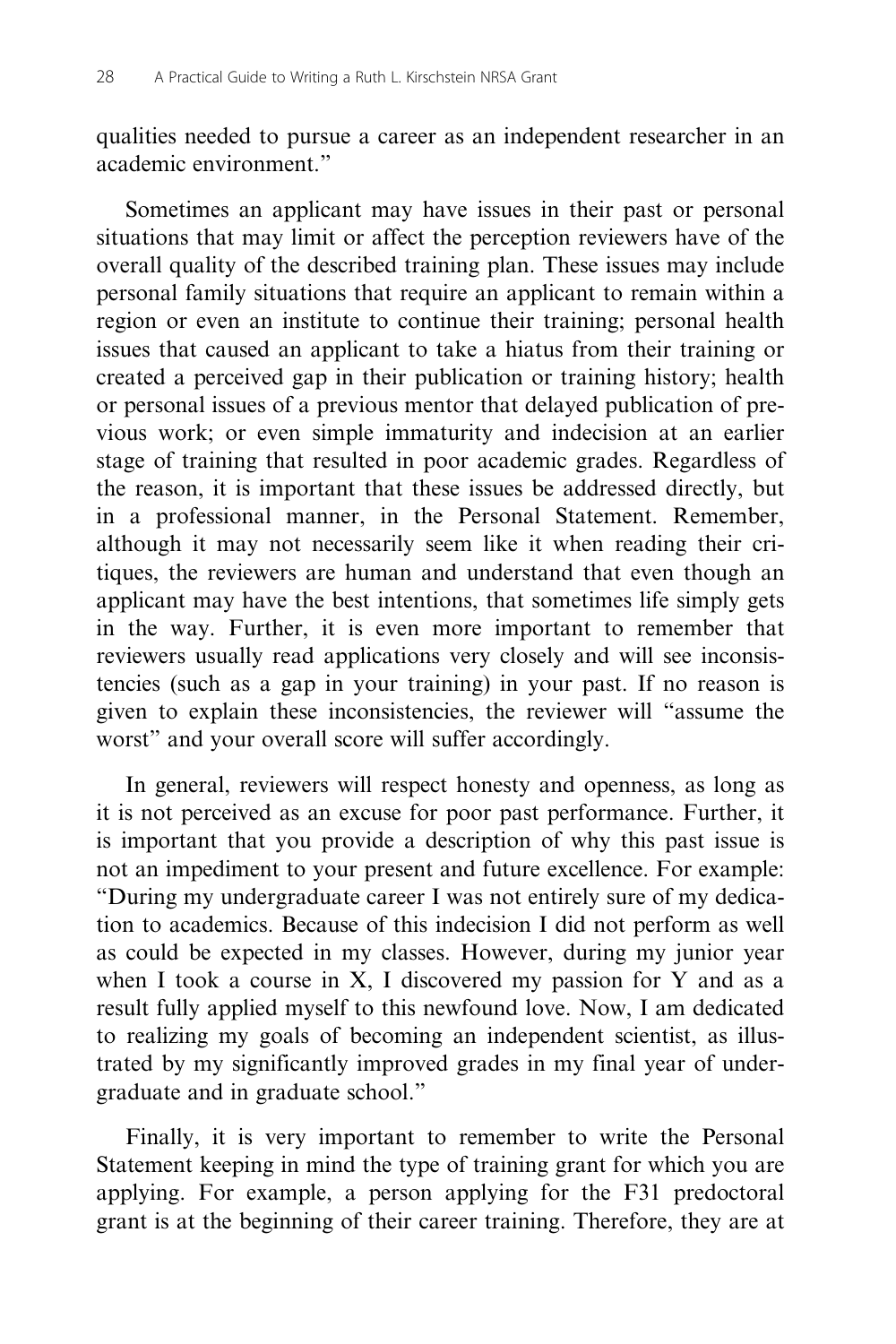the stage in their development in which they are obtaining the broad base in knowledge, skills, and scientific thought they need to develop into a strong scientist. In contrast, the postdoctoral researcher applying for an F32 fellowship has already obtained this knowledge. Therefore, their training needs to focus on the techniques and skills that are essential for them to transition to an independent academic position, keeping in mind that these skills are not only technical but also include mentoring, presentation, and laboratory management. Further, the career goals of the F31 predoctoral applicant (who are training to become academic scientists) are very different from those of the F30 MD/PhD applicant (who are training to become clinicians/scientists) and as such they require a different type of training in order to achieve these goals.

#### 3.1.2 Publications

As with an established investigator on an R-series application, a training applicant's scientific productivity is determined by their list of publications. However, unlike an established investigator who has been working in their field for years or even decades, the applicant for a training grant will not necessarily have an extensive list of peerreviewed articles. The reviewers understand this fact and recognize that depending on the nature of the grant for which you are applying (i.e., F30/F31 vs. F32) you may or may not have peer-reviewed publications. For example, a second-year postdoctoral fellow applying for an F32 training grant will be expected to have peer-reviewed publications from their graduate work but not necessarily from their present postdoctoral position. Along these same lines, a second- or third-year graduate or MD/PhD student applying for an F31 or F30 will also not necessarily be expected to have any publications from their present graduate training. In both cases, though, having peer-reviewed publications, either from their past work or their present position, will greatly enhance the overall perceived quality of the applicant.

Therefore, it is important to consider several alternative forms in which an applicant can demonstrate their productivity. These alternative forms can include publications that are in revision or have been submitted (listing the journal to which they were submitted) and manuscripts that are in preparation (listing the journal to which you intend to submit). It is important to note, however, that these types of publication listings do not carry nearly the weight as an accepted or published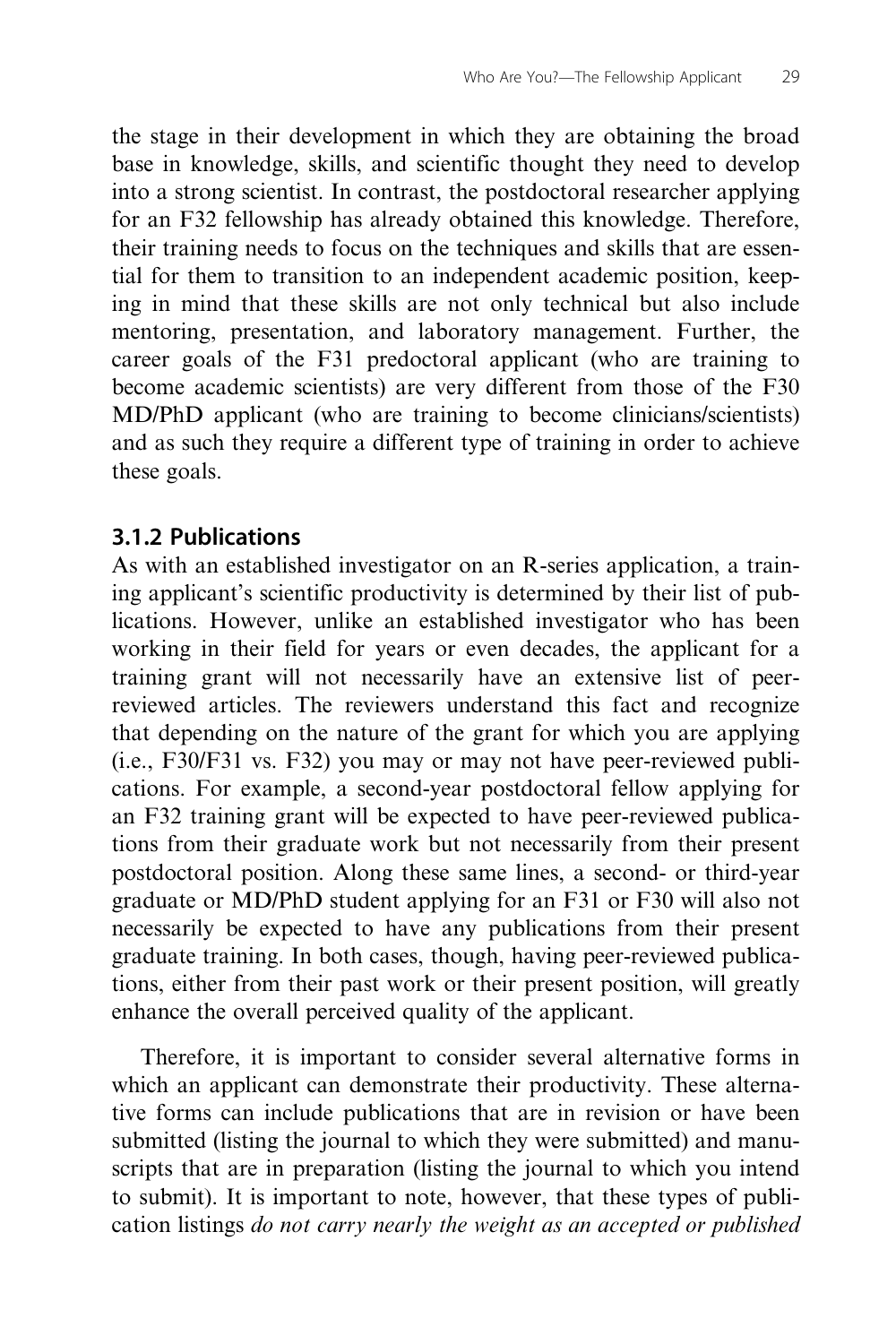manuscript. The reason they do not carry as much weight is that unless a manuscript has been accepted for publication, it has not endured the rigors of peer review and has not been "validated" by that process. Regardless, these manuscripts in development demonstrate to the reviewers that your work has progressed to a point at which you are able to prepare it for scrutiny by your peers. It is also acceptable to include published abstracts, poster presentations, and invited talks, including all regional, state, national, and/or international venues in which your work was presented. Although not published in a journal, which indicates to the reviewers and to the scientific community in general that your work passes the scrutiny of your peers, these last three categories demonstrate that you have been productive enough to have your work recognized on a larger stage and accepted for dissemination to the scientific community. Finally, regardless of the type of publication, it is highly recommended that you use bold font for your name and indicate with an asterisk if you are a co-first author on a publication. By doing this you highlight where your name falls in the author listing (first author, cofirst author, middle author, etc.), thereby making it easier for the reviewer to determine your contributions to the work included in that publication.

## 3.1.3 Scholastic Performance

The scholastic performance of the applicant is illustrated by the grades they achieved throughout their education. The Biosketch form that is provided by the NIH for the Ruth L. Kirschstein training grant has a table for entering academic grades. When entering your grades into this table it is important to remember to include ALL of your grades from your undergraduate and graduate institutions and not just your science-related grades. The reviewers want to see the full range of academic capabilities, not simply in the science-related classes. Also, selecting and choosing which grades to present may raise a question to the reviewer that there may not be full disclosure about your academic performance. It is extremely important to clearly delineate which grades come from which institution. Remember, the reviewer may be reading your application under suboptimal conditions (see Chapter 2). Therefore, it is essential to be as clear as possible to avoid potentially annoying a tired reviewer who has to work to figure out your academic history. One good rule of thumb is to place all of the grades from an individual institute into one column with the name of that institute as a heading ([Table 3.1](#page-6-0)).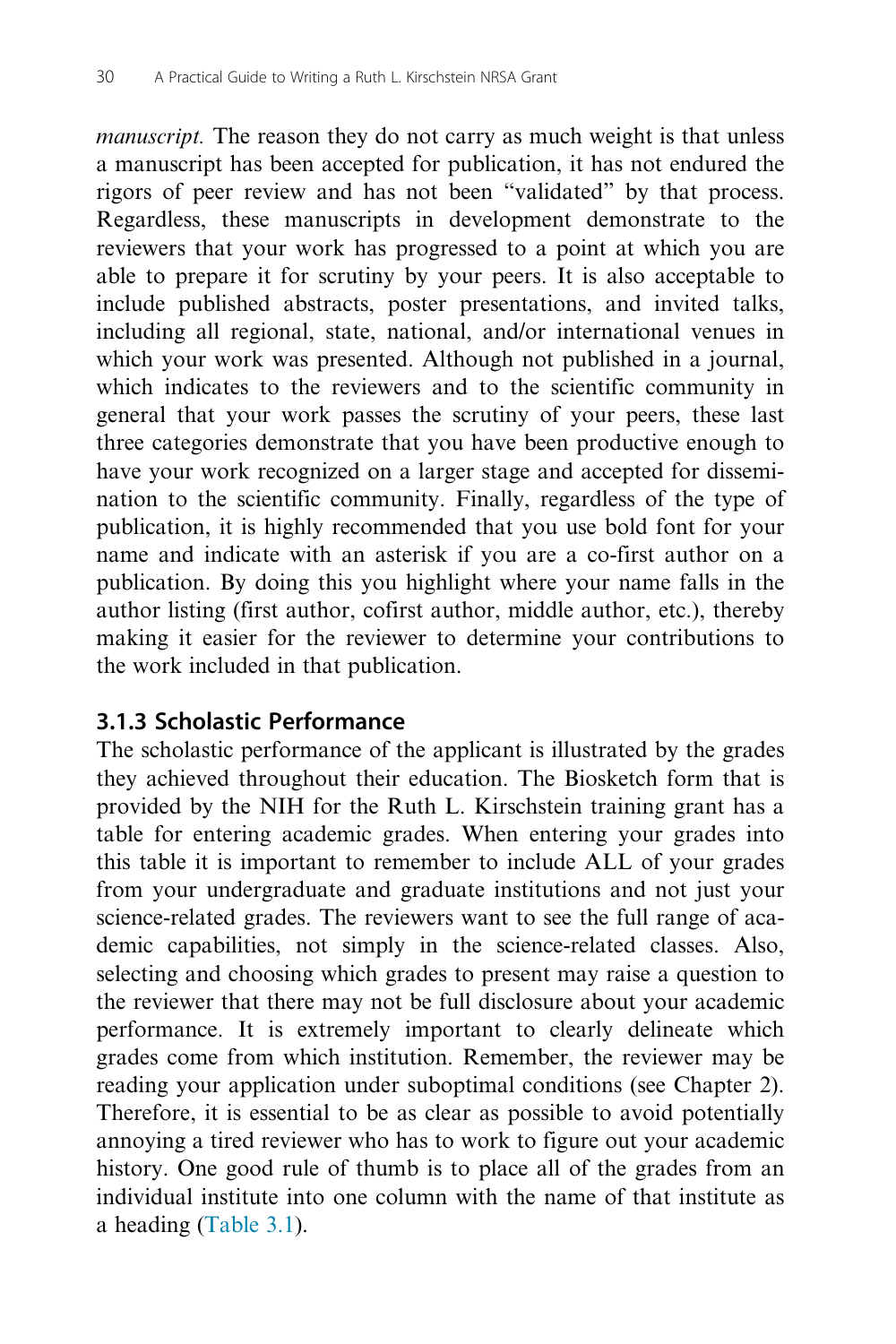<span id="page-6-0"></span>

| Table 3.1 The Listing of Academic Grades                                        |   |                                                                                                                   |    |  |  |
|---------------------------------------------------------------------------------|---|-------------------------------------------------------------------------------------------------------------------|----|--|--|
| The University of Delaware                                                      |   | <b>Johns Hopkins University</b>                                                                                   |    |  |  |
| General Chemistry                                                               | А | Graduate Biochemistry                                                                                             | B  |  |  |
| Organic Chemistry                                                               | B | <b>Biophysics</b>                                                                                                 | B  |  |  |
| Physical Chemistry                                                              |   | Molecular Biology                                                                                                 | А  |  |  |
| <b>Instrumental Analysis</b>                                                    | B | Bioorganic Mechanisms                                                                                             | B  |  |  |
| German                                                                          | A | Immunology                                                                                                        | A  |  |  |
|                                                                                 |   | Seminar                                                                                                           | P  |  |  |
|                                                                                 |   | Anatomy and Physiology                                                                                            | HP |  |  |
| Some courses at Johns Hopkins University are graded on a Pass/Fail basis (P/F). |   | Medical School classes are graded as Honors $(H)$ , High Pass $(HP)$ , and Pass $(P)$ , which correlate to scores |    |  |  |

If the list of grades scrolls to a second page retype the name of the institute within the appropriate column on the new page. If you have taken a course that was not graded on an  $A-B-C$  scale, identify how the course was graded (Pass/Fail, Honors/High Pass/Pass, etc.) and what criterion was used to derive the different grade rankings. Finally,

of 90 $-100\%$ , 80 $-90\%$ , and 70 $-80\%$ , respectively.

include your GRE or MCAT scores and if you are an MD/PhD student it may even be helpful to include your Step 1 Certification results. Remember, the reviewers are looking for the cream of the crop. It will be the applicants with 4.0 GPAs, GRE scores of  $650-800$  in each section, or MCAT scores well above 30 who are ranked highly in terms of their scholastic performance. If you have an academic history in which you've earned a solid mix of As and Bs you will also be considered an exceptional applicant. One C will raise eyebrows and potentially affect your score while more than one C (or even lower) will significantly affect your score. It is important to remember that this is your history. It is finished and there is nothing you can do to change it. However, you must address this issue directly, which can be done in several different ways. First, the focus of these training grants is to assist in the development of an independent researcher, where capabilities and excellence in the lab many times carry more weight than past academic grades. Therefore, have one or more of your references explicitly state that your academic record does not truly reflect your capabilities in the laboratory. Second, many times an applicant had a poor academic performance due to difficult personal issues or simply because they did not know what they wanted to do with their career. If this is the case, concisely and tactfully describe this issue in the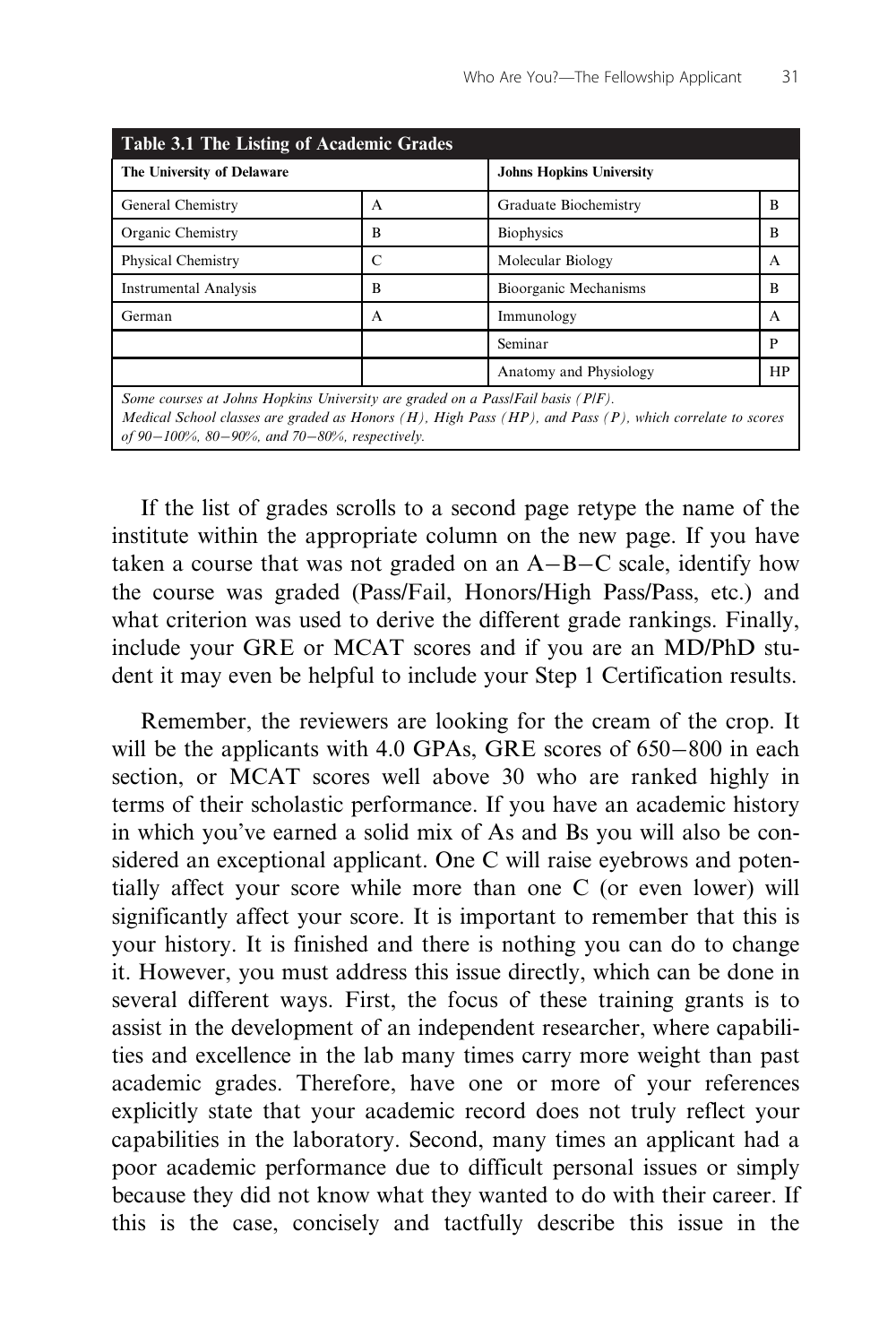Personal Statement of the Biosketch (see above). The reviewers do not want to know the nitty-gritty details of your personal life. However, if your personal life (e.g., taking care of an ailing family member, working two jobs to pay for school, unexpected health issues) impacted your ability to perform to your optimal capacity, it is essential that the reviewers are aware of this fact. Be certain, too, to point out that those issues are no longer a factor in your life and you have focused on your career goals. Finally, many times an applicant has poor grades in undergraduate but then improves significantly in their graduate work. If this is the case, make an explicit point of this in your Personal Statement. As with the second point, this indicates to the reviewers that you now have your act together and are able to focus your attentions on your present training.

### 3.2 GOALS FOR FELLOWSHIP TRAINING AND CAREER (1 PAGE MAXIMUM)

For an applicant to be considered truly exceptional, not only must they have a solid academic record and history of productivity, but they must also possess a mature and concrete view of their future career plans and they must be able to clearly communicate how the present training will help them achieve these goals. The section "Goals for Fellowship Training and Career" is the section in which the applicant does just that. When stating your career goals it is important to be specific and to clearly state what your career goals are. For example, some applicants will state "My career goal is to run an independent lab in a high-power institute." This statement is vague and tells the reviewer nothing about what field of research inspires and interests you. A better statement would be: "My ultimate career goal is to become an independent researcher at an academic institution and to establish a laboratory that studies molecular pathways that contribute to human disease." While still being somewhat general, it provides a more mature explanation of where you see yourself (an academic institution), what type of research you would like to perform (examining molecular pathways), and what aspect of overall health-related work (human diseases). If possible, it is better to further define the molecular or biological process that interests you and how that process contributes to a more specific health field (e.g., understanding the role of signal transduction pathways in neurodegenerative disease).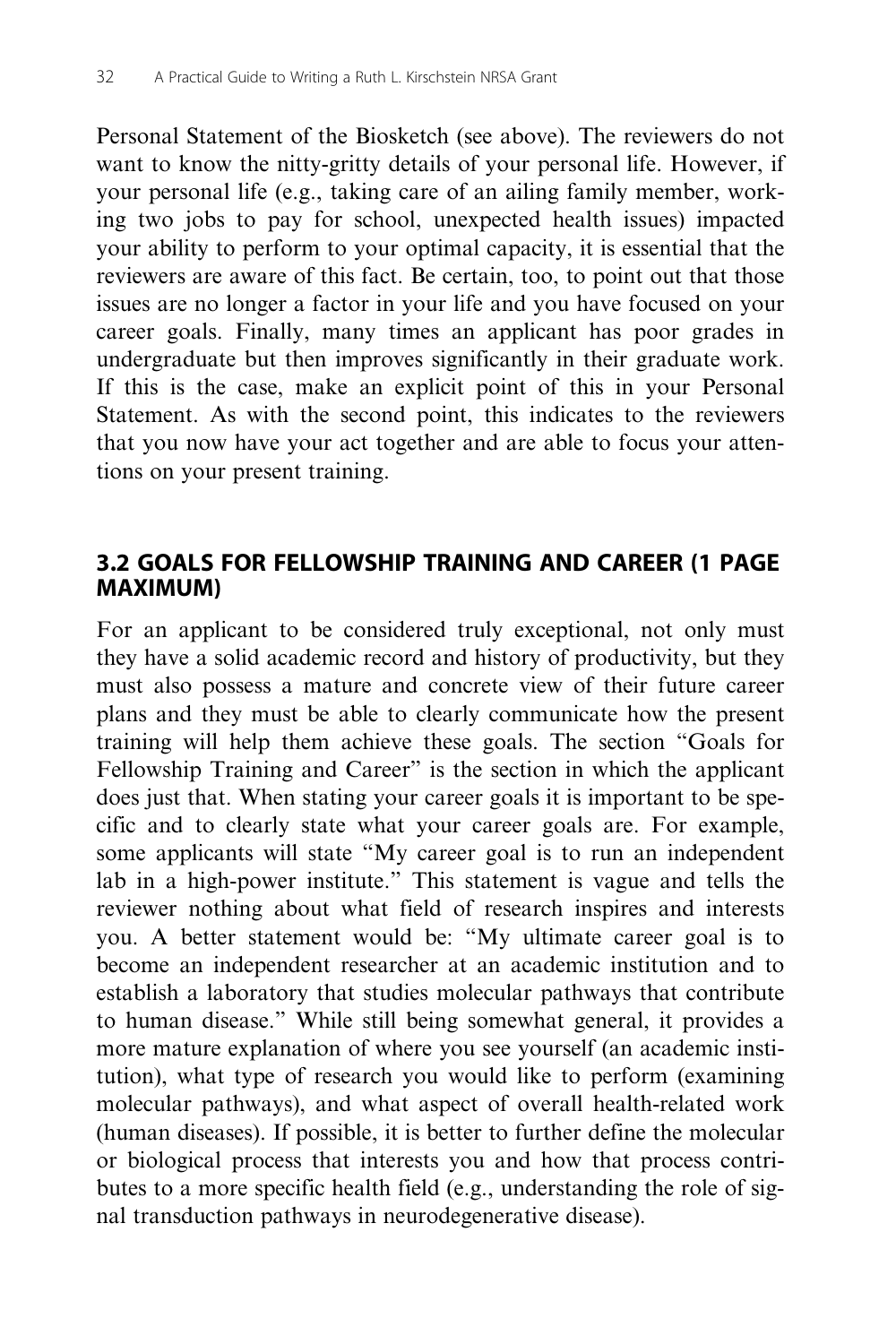Once you have stated your career goals, provide a clear explanation of how the present training and sponsor will help you achieve these goals: "By providing me with extensive training in technical and investigatory aspects related to molecular pathways involved in neurodegenerative disease, this project and sponsor fits perfectly into my future goals of using my research skills to..." Follow this statement by describing the field in which the sponsor works and how that fits your goals, and any explicit technical training that you will receive (e.g., Western blot analysis, DNA isolation, analysis of signal transduction pathways, etc.). It is very important to remember that training does not solely involve the technical aspects of science. Many applications are criticized for not describing the training they will receive in the non-technical aspects of academic research, which include experimental design, results analysis, manuscript/grant preparation, presentation skills, and networking. These are skills that are essential for a student to learn in order to be truly successful as an independent scientist and are usually learned directly from the sponsor. As such, these aspects of training must be explicitly stated. Further, it is important for postdoctoral fellows to describe how the present training and sponsor will help them transition to an independent career and whether they will be allowed to develop a project to take with them to initiate their independent research.

Another aspect that must be discussed in this section is the environment in which the training will take place and how the environment will contribute to you achieving your career goals. The environment will provide access to various different resources that will greatly enhance and enrich a training program, including access to cuttingedge technologies, proximity to other institutes to foster collaborations and networking, and journal clubs and/or seminar series that will expose the applicant to invited speakers. Further, if you are a student, it is essential to describe how the Departmental program will provide essential training to obtain your career goals: "The training program set forth by the Department of Genetics will contribute to my longterm goals by providing me with a strong and diverse base of knowledge through a curriculum that includes..." Remember, you are selling yourself and everything about the training program, which includes the sponsor, the department, the educational program, and the institutional environment. You want to convince the reviewers that as a whole this program is perfect for you to receive an exceptional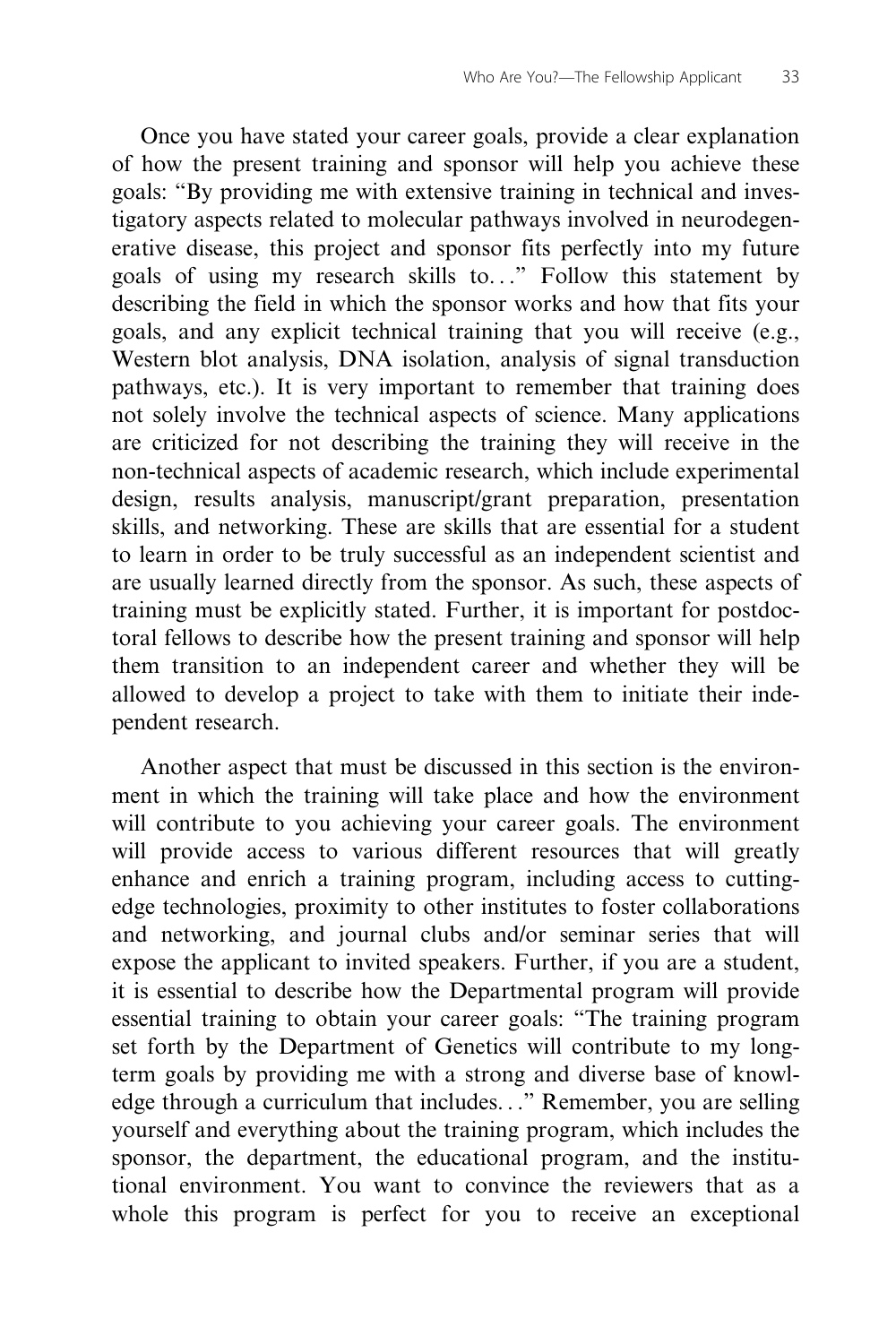education. They want to see a multifaceted program that will give you all of the aspects of training that are required to help you achieve a clearly defined long-term career goal.

As with the Personal Statement, it is important to remember the type of training grant for which you are applying. With the postdoctoral F32, the reviewers will want to see a more discretely defined goal than in the predoctoral and/or MD/PhD training grants, because the postdoctoral years are where an investigator truly hones their skills in their field of interest. Also, the postdoctoral researcher is learning the skills needed for them to transition to an independent faculty position. Therefore, it is essential that a description of how the present training will help them achieve that goal of independence (including laboratory management, mentoring, and having a project for them to take with them to establish their independent laboratory) must be included. For example: "Dr. X is dedicated to preparing me for an independent position by teaching me different aspects of laboratory management. Further, through several discussions, Dr. X has agreed to allow me to develop part of my work into a project for me to take with me to establish an independent lab." In contrast, reviewers understand that predoctoral students are learning how to think like a scientist and most likely the focus of their doctoral dissertation work will not necessarily be the field in which they work in their independent careers. Therefore, the description of the goals for the present training for predoctoral students should focus more on the training they will receive to think like a scientist and how to develop, analyze, and present their work and be less on the exact field of interest.

## 3.3 SELECTION OF SPONSOR AND INSTITUTE (1 PAGE MAXIMUM)

The sponsor, or the mentor/advisor, is the person who has the greatest influence on the direct training of an applicant. As such, the reviewers want to see that the applicant has given careful thought into how they chose this person with whom to conduct their training. Further, the department and institute will also contribute to the overall training of an individual. In the "Selection of Sponsor and Institute" section, you will explicitly and clearly describe why you selected the sponsor, department, and institute in which to perform your training. You need to state exactly what it was about each of these three components that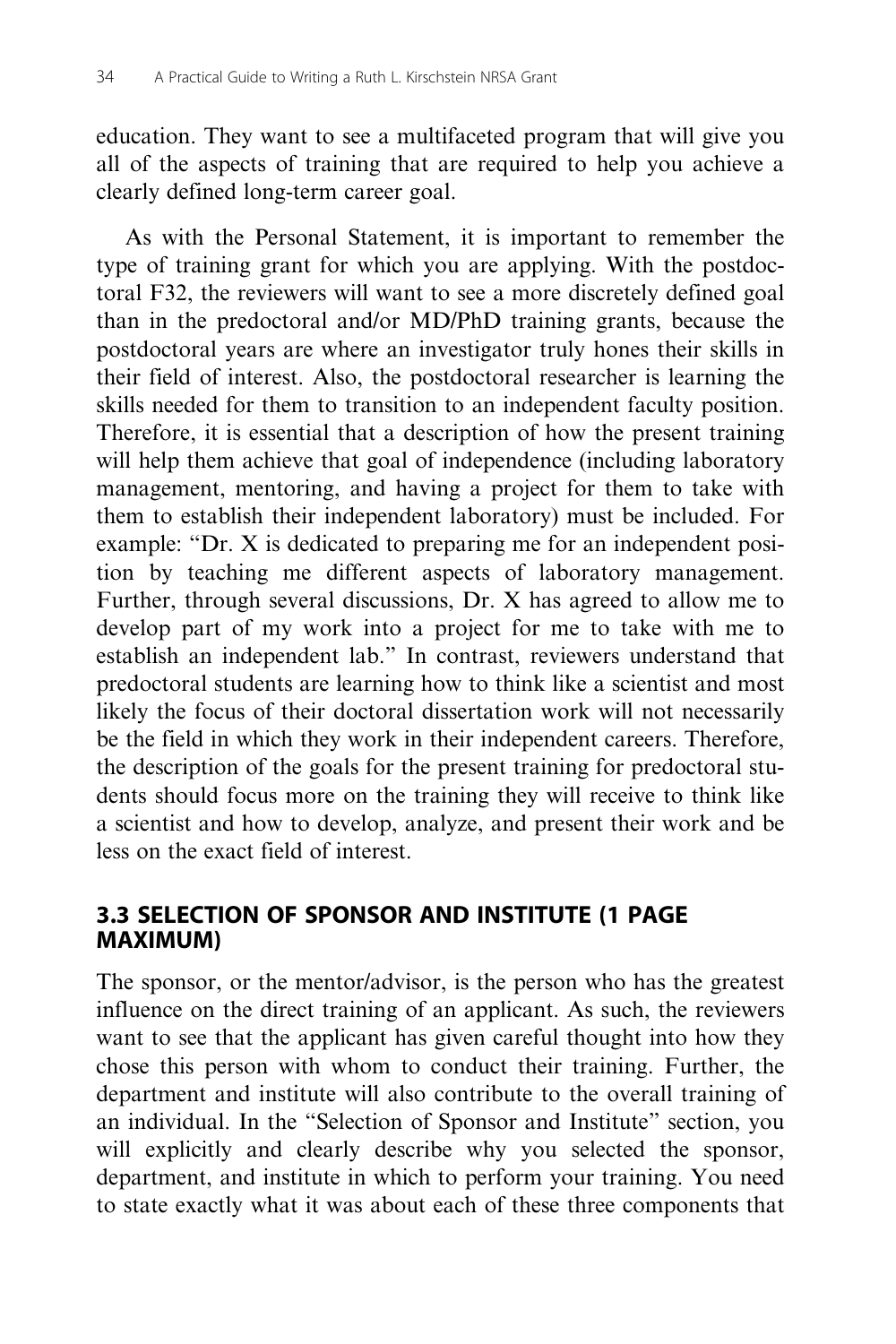made you feel that this would be the "perfect convergence" of factors to give you the best training for you as an individual. In some ways, this section contains similar information as the "Goals for Fellowship Training and Career" section. In both sections you describe how your training will help you achieve your goals. However, while the focus of the Goals section is to talk about how the overall training, which includes the sponsor, department, and institute, will help you achieve your goals, the "Selection of Sponsor" section focuses on the unique qualities that your advisor, the department, and the institute have that will give you the optimal training you need.

When writing this section, as with all of the parts of the application, you want to be direct and to the point to make it as easy as possible for the reviewer to see the exceptional nature of your choices and that your selections were mature and well informed. "I chose to pursue my PhD (or MD/PhD or postdoctoral research) at institute X because..." Follow this introductory sentence with explicit reasons for why this institute fits your needs: they have an exceptional educational program that provides a solid basis from which to build your training; they provide diverse research opportunities for a student; they have an interdisciplinary program to enhance your research experiences; a strong collaborative environment exists to promote collaborations, etc. Along these same lines, be very explicit about why you chose a particular department; "I chose to undergo my training in Department Y because..." Again follow this statement with distinct and clear reasons (e.g., the type of research going on in the department, the quality of the research, the supportive caring faculty, the departmental educational program, etc.).

Most importantly, describe your reasons for working with the mentor; "I chose to work with Dr. Z for multiple reasons. Among these are..." When describing your reasons, in particular with your sponsor, remember that the training involves more than just the technical aspects of science. Therefore, in addition to describing how the sponsor's research fits your scientific goals, you must describe how their particular mentoring style is suited for you. Does your sponsor have the ability to be more hands-on, which means there will be more extensive interactions between the two of you? This may be important for the predoctoral and/or MD/PhD student who are beginning their training. Does your sponsor take a more distant approach, which means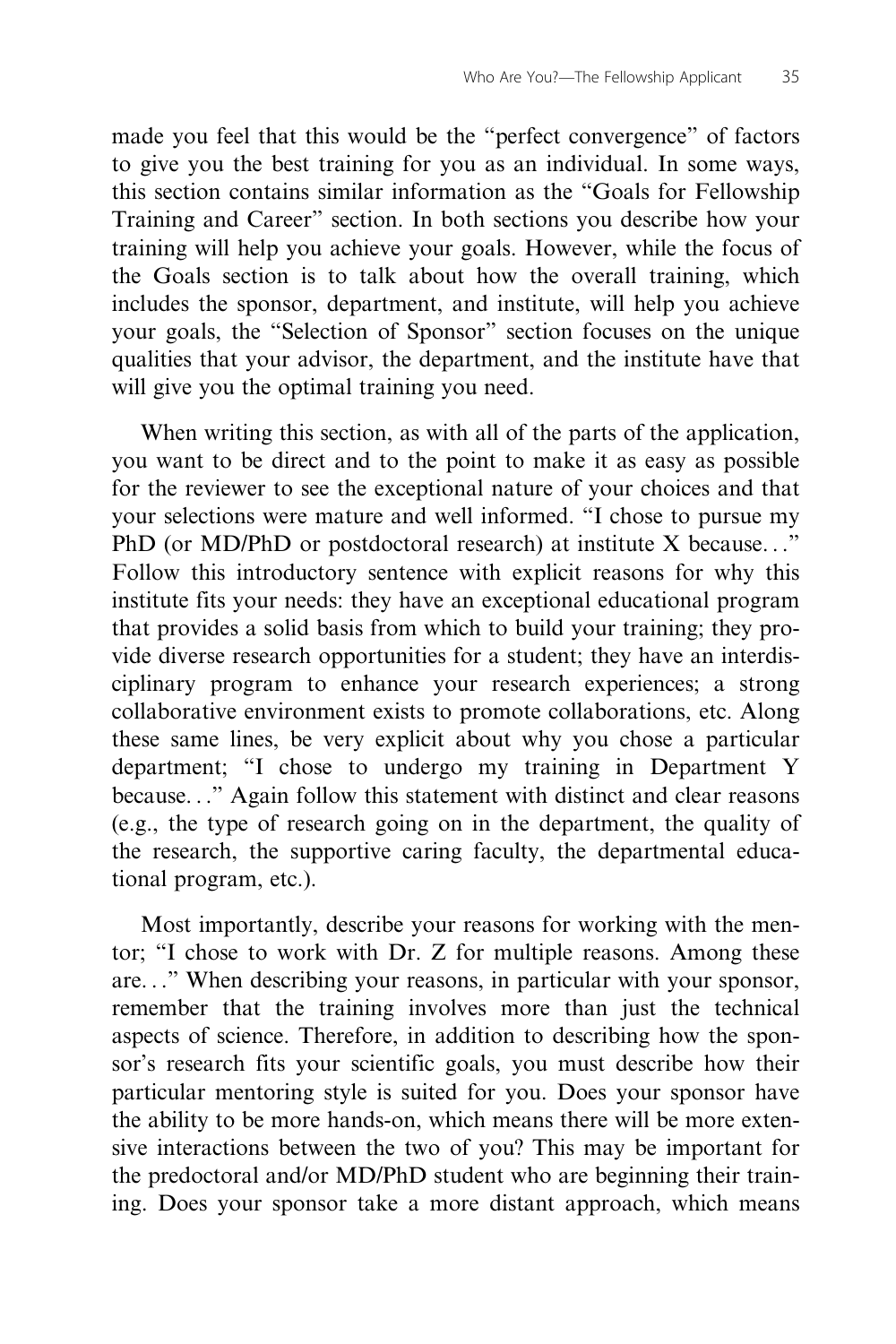you will be left more to your own devices? This style may be more important for the postdoctoral researcher where independence is required. Does your sponsor have a unique teaching style that has proven results? This is evidenced through the level and quality of career placement that the previous trainees obtained after leaving the laboratory. How does the sponsor teach? Do they use more of a "Socratic" method, which leads you to the question versus a more didactic method, which tells you the answer directly? It is also important to talk about the laboratory environment. Is it a large lab, giving you many opportunities to interact and learn from others? Is it a small lab that creates a closer, more nurturing environment? Finally, after you have discussed all of these characteristics it is essential that you swing it back to focus on you, the trainee, and describe exactly why all of these characteristics that are unique to your sponsor and laboratory environment are perfect for you as an individual and your specific training needs.

Finally, some training grants require having a cosponsor or collaborator to supplement the perceived weaknesses of a junior faculty or to provide scientific expertise for a particular aspect of the project (to be discussed in Chapter 4). If you include a cosponsor or collaborator, it is necessary for you to describe why you chose the specific person you did for this role. As with the sponsor description, explicitly state what qualities or expertise the cosponsor will bring. "Because my sponsor is a junior faculty and has limited training experience, I have chosen Dr. X as a cosponsor. Dr. X has a long history of training students and therefore will be able to..." However, it is not sufficient to simply pick a cosponsor because of their long training history. It is important that they also have technical or scientific expertise to complement your project. "In addition, Dr. X has worked in the field of Z for 17 years, as evidenced by his publication record, and will..." After this statement, describe how the cosponsor will be instrumental in providing you the training you need as it relates to your project and your career goals. It is also beneficial to mention that the cosponsor will serve on your thesis committee (if you are a predoctoral or MD/PhD student) or on your advisory committee (if you are a postdoctoral fellow). Further, describe how the cosponsor will assist you in experimental design, results analysis, manuscript preparation, etc. What is important when describing the cosponsor is that their contributions to your training must seamlessly fit into the overall training plan. The reviewers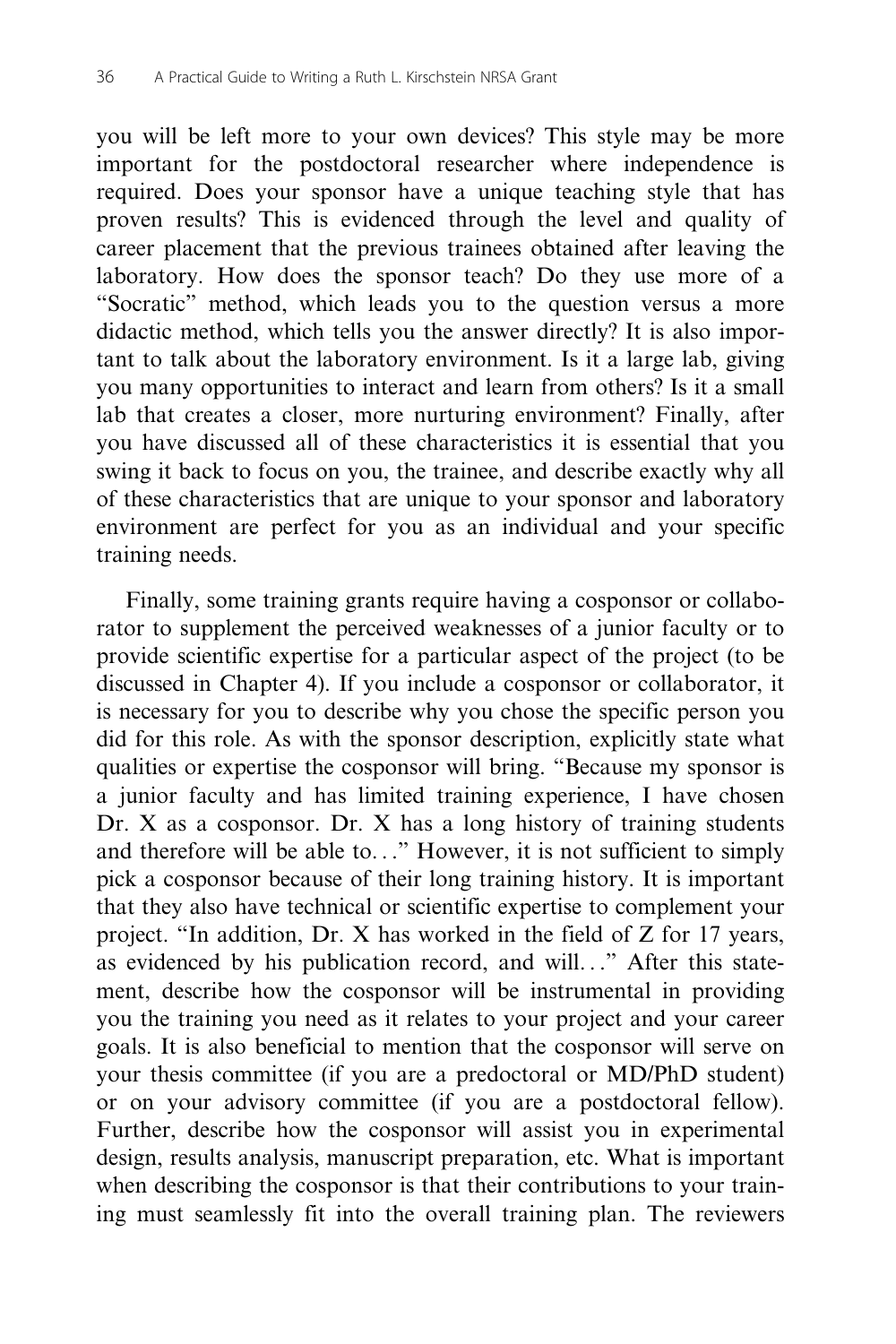want to see that the cosponsor or collaborator will be integral to your training and not simply a tangential figure placed there to "appease" previous critiques or to "pad" your grant application.

#### 3.4 PREVIOUS RESEARCH EXPERIENCE (2 PAGES MAXIMUM)

In addition to a solid academic record and good productivity, the reviewers want to see that you have previous research experience. This previous experience covers all of your previous work, including high school science internships, summer research programs, undergraduate research projects, and graduate school rotation projects. It is also necessary to describe your thesis research up to your present point of education (if you are a predoctoral or MD/PhD student) or your postdoctoral research to the point at which you are writing the application. This description of research experience serves several purposes in the evaluation of the applicant. First, it shows how much research experience you had before entering your present training position. This information is important because the extent of your previous research experience will indicate how much training you will require in your present position and will also provide a measure for the reviewers to use when evaluating your productivity through publications. Again, remember the type of training plan for which you are writing. While definitely a plus to have experience, extensive research exposure is not as essential for predoctoral and MD/PhD students as it is with postdoctoral researchers, who will have completed a thesis project. Part of the assumption with the predoctoral candidates is that they are in the training program to learn how to perform academic research.

In addition to detailing the extent of your previous research experience, this section will also provide information on the scope and variety of your previous experience. The reviewers use this information to determine not only the breadth of your experience but also how much your present training will be a departure from your previous work. There are instances where the applicant has a fairly extensive research history. However, all of their research is in the same field. For example, an applicant performed undergraduate research examining neurodegeneration using cell culture techniques. They then progressed to their predoctoral work where they did a similar type of research in an identical model system but examining a slightly different molecular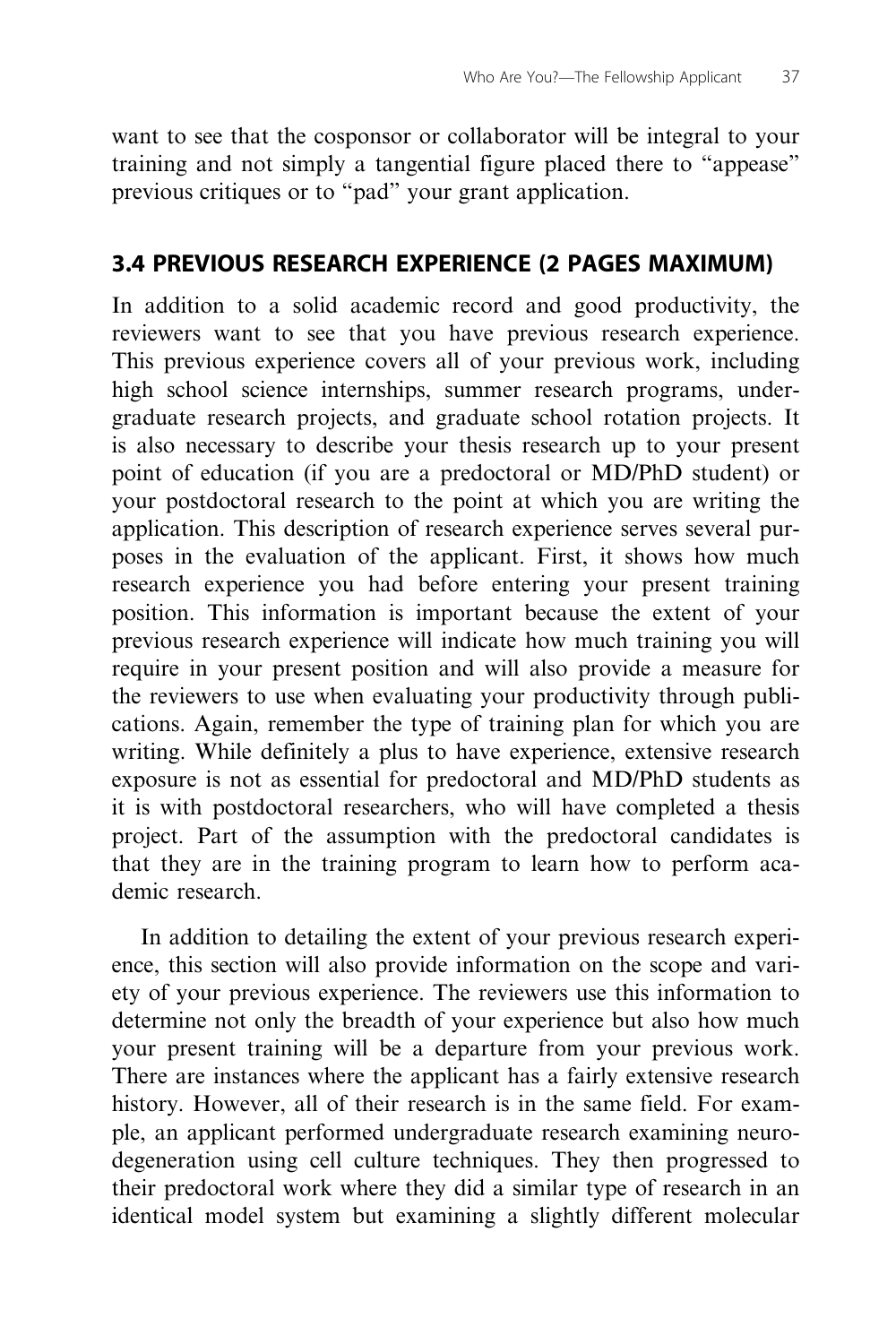mechanism. They then apply for a postdoctoral training grant in which their project is also examining neurodegeneration in a cellular system. While there is nothing wrong with having a very focused knowledge of exactly what type of research interests you, the continuation of a homogenous focus of research throughout your entire training history (i.e., neurodegeneration in a cellular system) will not be perceived as providing any additional training opportunities. In this scenario, it is imperative that you point out in your Personal Statement and Goals sections why you chose to pursue such a focused research interest, which can be perceived as limiting your training potential, and explicitly state how the present training will truly broaden your experience and provide you with novel training opportunities. Further, have your sponsor explicitly state in their training plan (discussed in Chapter 4) how the present program will provide you new training.

The previous scenario is not intended to imply that having a defined research interest is a negative thing. However, it is important to remember that in addition to focusing on the training you will receive, this application also examines the maturity of the applicant. Therefore, having explicit ambitions to work in a specific field requires clearly defined reasons describing why you have this apparent "hyper-focus." Many times reviewers see it as a positive when an applicant does, in fact, have a very clear picture of their research interests and goals and their research experience supports this focused ambition. However, in general what the reviewers are looking for is that you will, in fact, gain new training experiences with the money provided by the training grant. These new experiences can be obtained by working in the same field but in a completely different model system. For example, an applicant is interested in the role of signaling pathways in the development of cancer. They pursued this interest in their predoctoral work using a cellular model system. They have now progressed on to their postdoctoral work where they are working in the same field, but have now moved to an animal model system. Although the research focus is the same, they will obtain invaluable experience working with animals and learning how to relate results found in the animals to what is known in cells. Another example would be a case where an applicant performed extensive undergraduate research examining the effects of alcohol on regulating gene expression in muscle development using a cellular model. Their present dissertation research is now working on the same question in an identical model system. However, instead of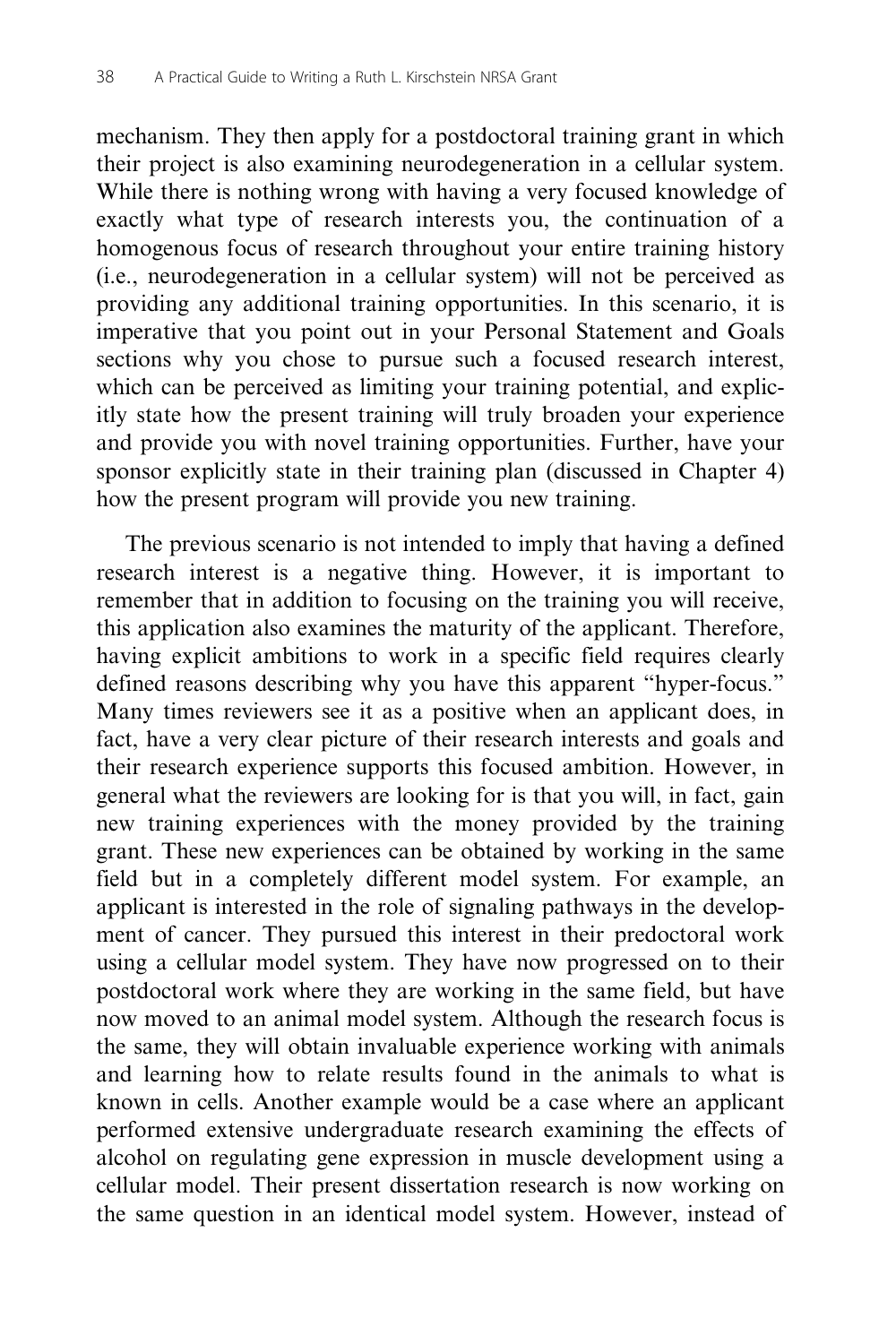examining the molecular mechanisms at work (e.g., transcriptional regulation) they are now using genomics and bioinformatics to look at global gene expression differences and affects. Again, the use of significantly different techniques and cutting edge technology will provide invaluable training in different forms of analysis.

When writing about your previous research experience, it is essential to break down your descriptions into distinct, identifiable sections or paragraphs based on the time period in which you did the work (high school internship, undergraduate honors project, dissertation work, etc.) and the mentor for whom you worked at the time. It is best to present these sections in chronological order from earliest to the most recent. Within each section you need to explicitly describe the research focus of the lab where you worked and what you did during this experience: "The research of Dr. X involves... During my time in this laboratory my project focused on determining..." Tell them how you went about addressing the question of your research and then wrap up the section by explicitly stating the conclusions that you were able to draw from you work; "Through this work I was able to demonstrate that X causes Y, which allowed us to conclude Z." Also, it is extremely important to state whether this work resulted in a peerreviewed publication, published abstract, or poster presentation in which you were included as an author. "This work was of a significance that allowed my inclusion as an author on..." After you make this statement provide them with a reference, even if that reference is included in your Biosketch. Remember, the reviewer may not want to have to return to your Biosketch to find the reference to which you are referring. In addition to telling the reviewers how much research experience you have and the variety of research training to which you were exposed, this section also demonstrates that you have a history of being able to tackle a project and move it to a logical conclusion at a level that is accepted through peer review or public dissemination.

#### 3.5 LETTERS OF RECOMMENDATION (3 REFERENCES REQUIRED)

Your letters of recommendation will provide the reviewers with an independent evaluation of your capabilities. These letters also provide a description of a history of excellence, suggesting to the reviewers that this history will translate into a solid potential for your future success as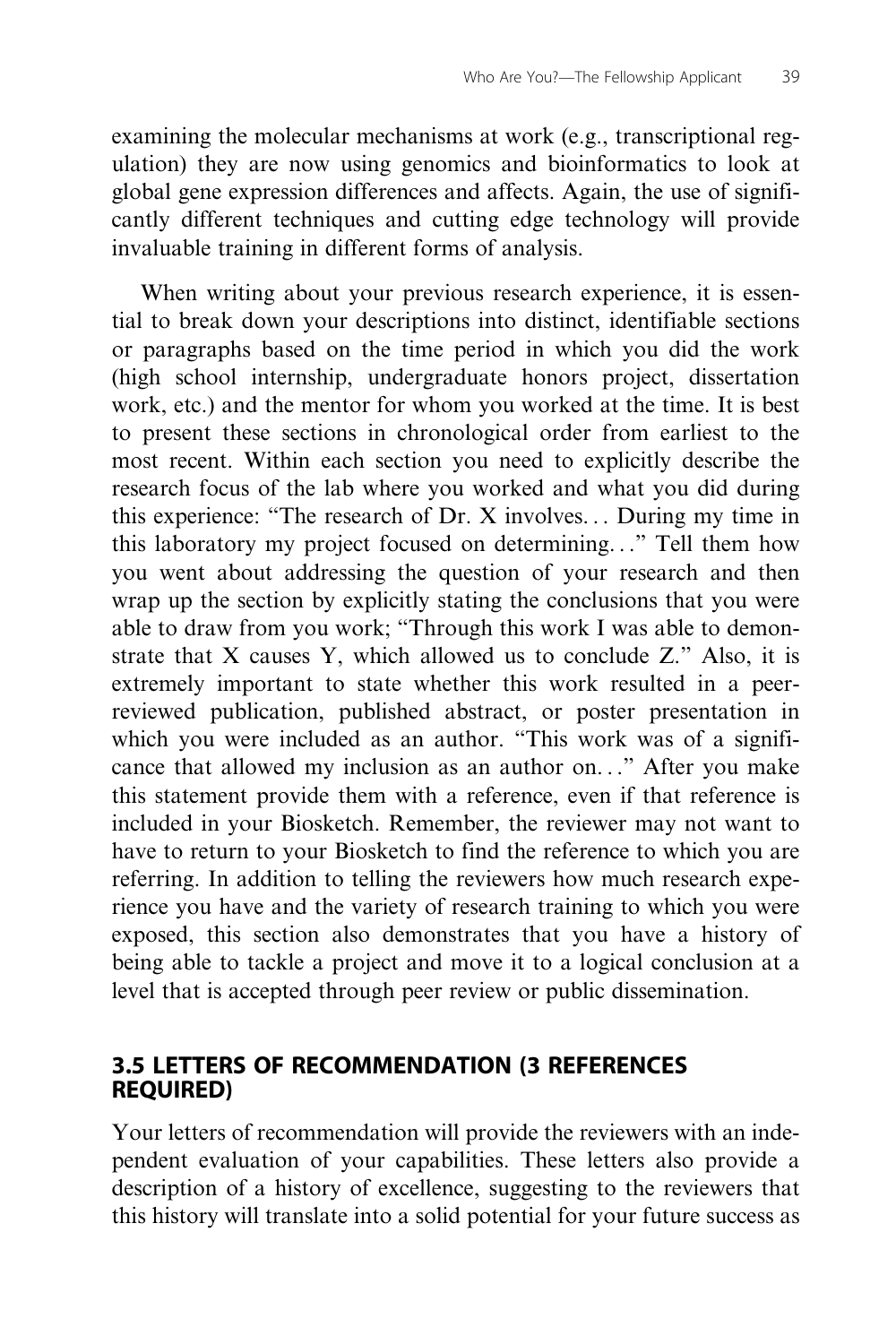an independent investigator. Therefore, it is essential that you choose the people who will serve as your references carefully. One of the biggest mistakes applicants make is selecting references that all derive from the same institute, if not even the same department, as where the present training is taking place. The department and institute where you are presently working have a vested interest in your success and as such would be expected to write solid letters of support. Therefore, a useful guideline when selecting references is as follows: if you have performed research at another institute (i.e., graduate work, summer internships, undergraduate research, etc.), select your previous mentor to serve as at least one of your references. If you have performed research at several different institutes, then request letters of support from several of these mentors. It is also advisable to select the third reference from within your institute but from a faculty member that is outside of your present department. If possible, make sure that this person serves on your thesis or advisory committee so they are capable of commenting directly on your potential as an independent researcher. It is possible that an applicant, particularly a predoctoral student, may not have performed research as an undergraduate. If this is the case, request a letter of support from a faculty member at the undergraduate institute who is capable of commenting on your potential as an independent researcher. Finally, if you are an MD/PhD student it may be beneficial to get a letter of support from the director of the MD/PhD program. What these guidelines illustrate is the importance of examining your educational and research history and carefully selecting references from each stage of your development to highlight a track record of excellence and a diverse consensus on your abilities as an independent researcher.

When you are deciding on whom to select to serve as references, be sure to select people that you know will write you solid, strong letters of recommendation. This scenario is similar to the adage a defense lawyer takes; never ask a witness a question for which you don't already know the answer. A weak or poorly written letter from a reference will significantly affect how well an applicant will be reviewed. Further, when you contact your references be sure to explicitly ask them to comment on your potential for a successful career as an independent researcher (F31 and F32 applications) or physician scientist (F30 application). If as discussed above you have a poor academic history and this history is not necessarily an indication of your capabilities as a scientist or resulted from external personal issues that were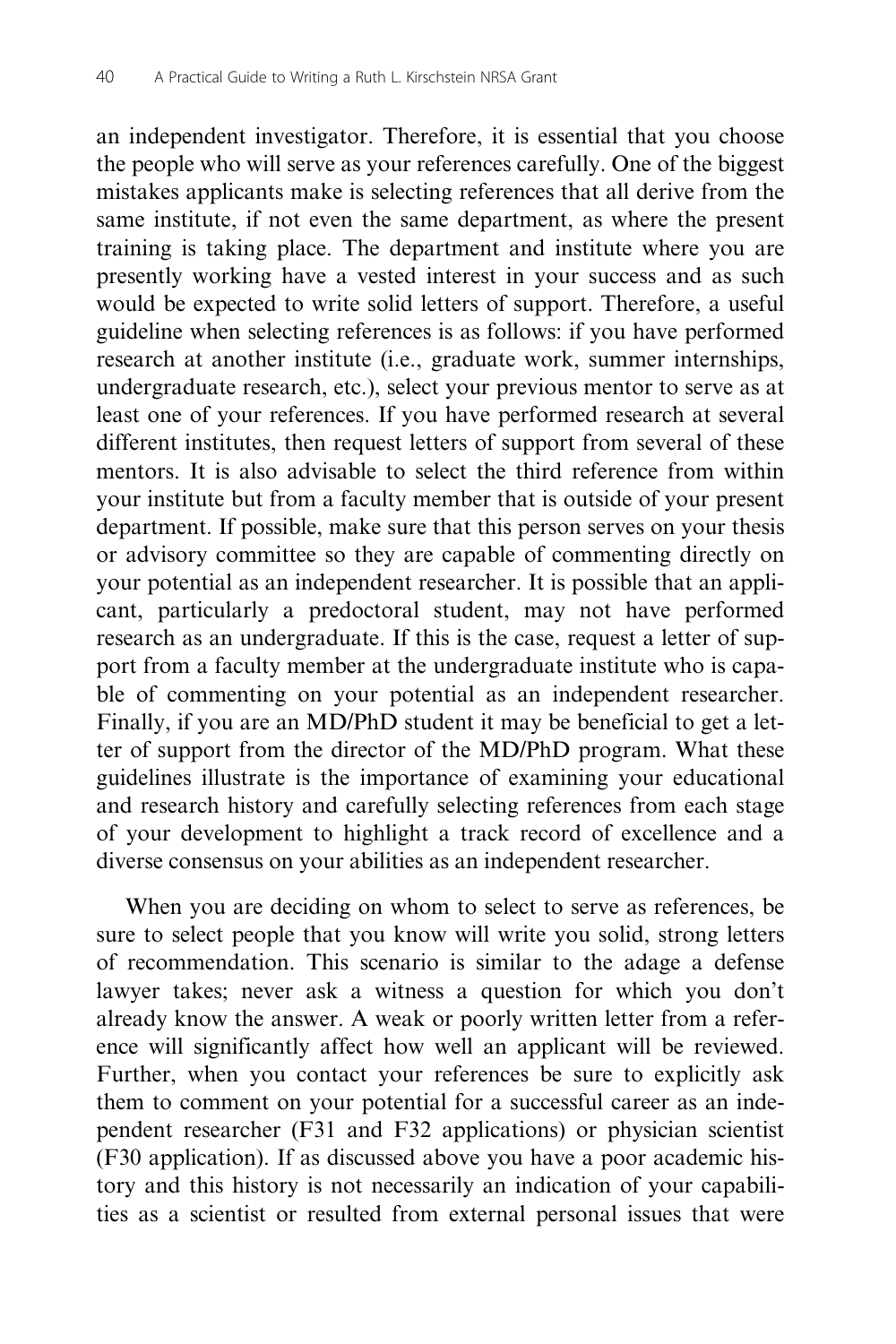out of your control, select a reference that can explicitly comment on this fact and specifically ask them to discuss this in their letter. For example, an applicant may have had poor grades during several semesters of their undergraduate work. However, their passion was at the bench, where their true capabilities came through, a fact on which the undergraduate mentor can elaborate. Or, if these poor grades resulted from personal tragedy, illness, or unusual circumstances, it is important that the mentor from the undergraduate work makes these facts abundantly clear and explicitly state that the classroom grades in no way represent the true capability of the applicant. Reviewers usually place more weight on the laboratory and scientific skills of the applicant, particularly when references from all aspects of an applicant's training career independently concur on this fact.

The applicant does not submit the letters of reference and more importantly, the applicant is not allowed to see these letters. Instead the applicant must arrange to have the referees submit their recommendations through eRA Commons at the following web address: [\(https://](http://public.era.nih.gov/commons/public/reference/submitReferenceLetter.do?mode=new) [public.era.nih.gov/commons/public/reference/submitReferenceLetter.](http://public.era.nih.gov/commons/public/reference/submitReferenceLetter.do?mode=new)  $do?mode = new$  $do?mode = new$ ). Because the references are being submitted through the eRA Commons and not Grants.gov, the applicant must provide the referees with specific information including their eRA Commons user ID, their last name, and the Funding Opportunity Announcement number. They must also inform the referee that they must use the Fellowship Reference Form, accessible through a link at the above web address. This form includes 12 topics, including Research Ability and Potential, Written and Verbal Communications, Perseverance in Pursuing Goals, Self-Reliance and Independence, Clinical Proficiency (if relevant), Laboratory Skills and Techniques (if relevant), Originality, Accuracy, Scientific Background, Familiarity with Research Literature, and Ability to Organize Scientific Data. The referee rates the applicant on each of these topics on a scale of  $1-5$  $(1 = upper 5\%, 2 = upper 6-20\%, 3 = upper 21-40\%, 4 = middle$  $41-60\%$ ,  $5 =$ lower  $40\%$ ). A space is then provided for the referee to include their written recommendation. Alternatively, the referee can attach a file containing a letter of recommendation on letterhead, as long as the Fellowship Reference Form is present. Failure to utilize the Fellowship Reference Form may result in the application being returned without review. It is important to note that these references are due by the application receipt deadline.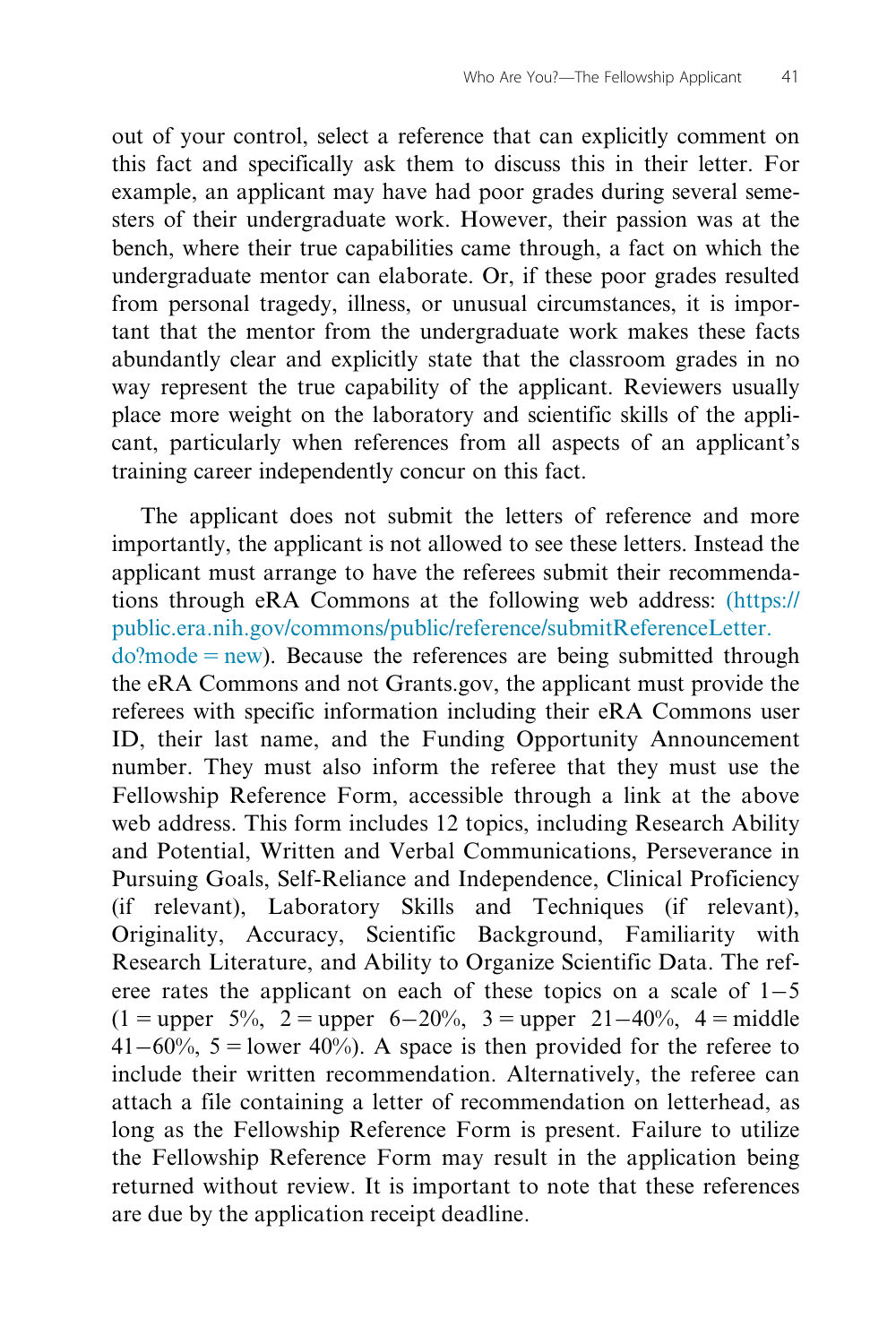## 3.6 RESPECTIVE CONTRIBUTIONS (1 PAGE MAXIMUM)

All reviewers know, and expect, that you did not construct this application in a void independent of your sponsor. Further, they realize that your project did not simply materialize independent of the work ongoing in the laboratory in which you are working. Therefore, this section serves as the place where you tell the reviewers exactly what contributions each individual person made to the development of this application and will make in the future work associated with this grant. Some key phrases that may help in the writing of this section are as follows:

- "The development of the research plan put forth in this proposal was developed as a collaboration between Dr. X and myself."
- "The specific aims that will be undertaken derived from small facets of ongoing studies within the lab."
- "This plan was developed from extensive literature research and preliminary data performed by myself."
- "Frequent one-on-one meetings with Dr. X helped me develop this plan."
- "I was responsible for writing the initial draft of this proposal, which then underwent multiple revisions, with the assistance of Dr. X."
- "I will be the primary investigator in accomplishing the work described in this proposal. I will carry out the development of experiments and analysis of results with guidance from Dr. X."

Although this section is probably one of the least scrutinized when evaluating the applicant, it is extremely important that the same care and meticulousness that was used to write all of the other sections be used to write this section, too.

# 3.7 ACTIVITIES PLANNED UNDER THIS AWARD

The reviewers want to see that you have a distinct and realistic perspective on the time frame in which your training will progress and that the proposed training will be able to be accomplished within the funding period. In the section "Activities Planned Under This Award" you break down each year of your training into a "percent effort" indicating what percent of your time will be dedicated to different aspects of your training. These different aspects of training include research, professional development, teaching/mentoring, and clinical (if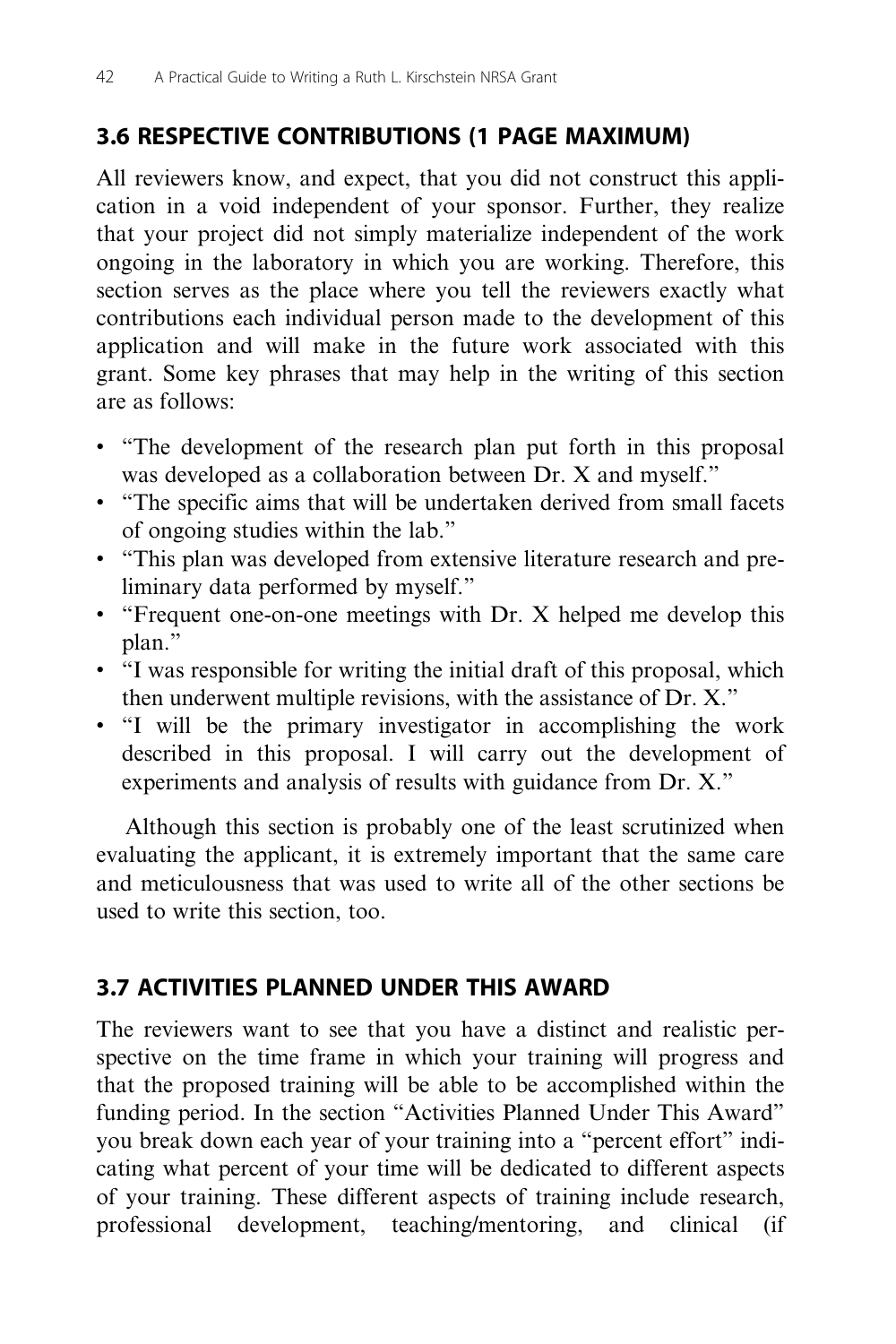appropriate). Present the breakdown of the percent efforts in a table with columns for each of the applicable pursuits and a row for each year of your training (Table 3.2). It is important that you critically evaluate the time you will spend in each of these pursuits, remembering that the primary role of your training is research. Further, the percent efforts should change as the training period progresses. For example, a postdoctoral researcher may have 5% effort in professional development in the first 2 years. However, the final year of training will also involve the search for an independent faculty position, which involves the preparation of your application and going on job interviews. Therefore, your professional development will increase slightly in the final year.

The table is followed by a description of what activities you consider to be part of the overall headings. Begin this section with a statement reminding the reviewers that you understand how the training to become an independent investigator involves more than simply the technical aspects of research: "My development into an independent investigator involves undertaking activities not only in the technical aspects of my chosen field but also in the realm of professional development, teaching, and transitioning to independence. Therefore, I will undertake the following activities to achieve my training." While it is not necessary to break down the research into excruciating detail, it is helpful to indicate how long you predict each independent Specific Aim to take to complete. Keep in mind, the reviewers are all investigators and they understand that this is science and a time prediction is just that... a prediction. "I will focus on Experiments  $1-3$  of Specific Aim 1 in the first 6 months of my training. During this time I will also begin the breeding of mice to generate the animal model system described in Specific Aim 2."

When discussing the professional development, be sure to explicitly and clearly define what you consider to be professional development.

| Table 3.2 The Delineation of Activities Planned Under the Award for a Postdoctoral<br><b>Trainee</b> |                  |                              |                        |                  |  |
|------------------------------------------------------------------------------------------------------|------------------|------------------------------|------------------------|------------------|--|
|                                                                                                      | Research $(\% )$ | Professional Development (%) | Teaching/Mentoring (%) | Clinical $(\% )$ |  |
| Year 1                                                                                               | 90               |                              |                        |                  |  |
| l Year 2                                                                                             | 90               |                              |                        | 0                |  |
| Year 3                                                                                               | 85               | 10                           |                        | 0                |  |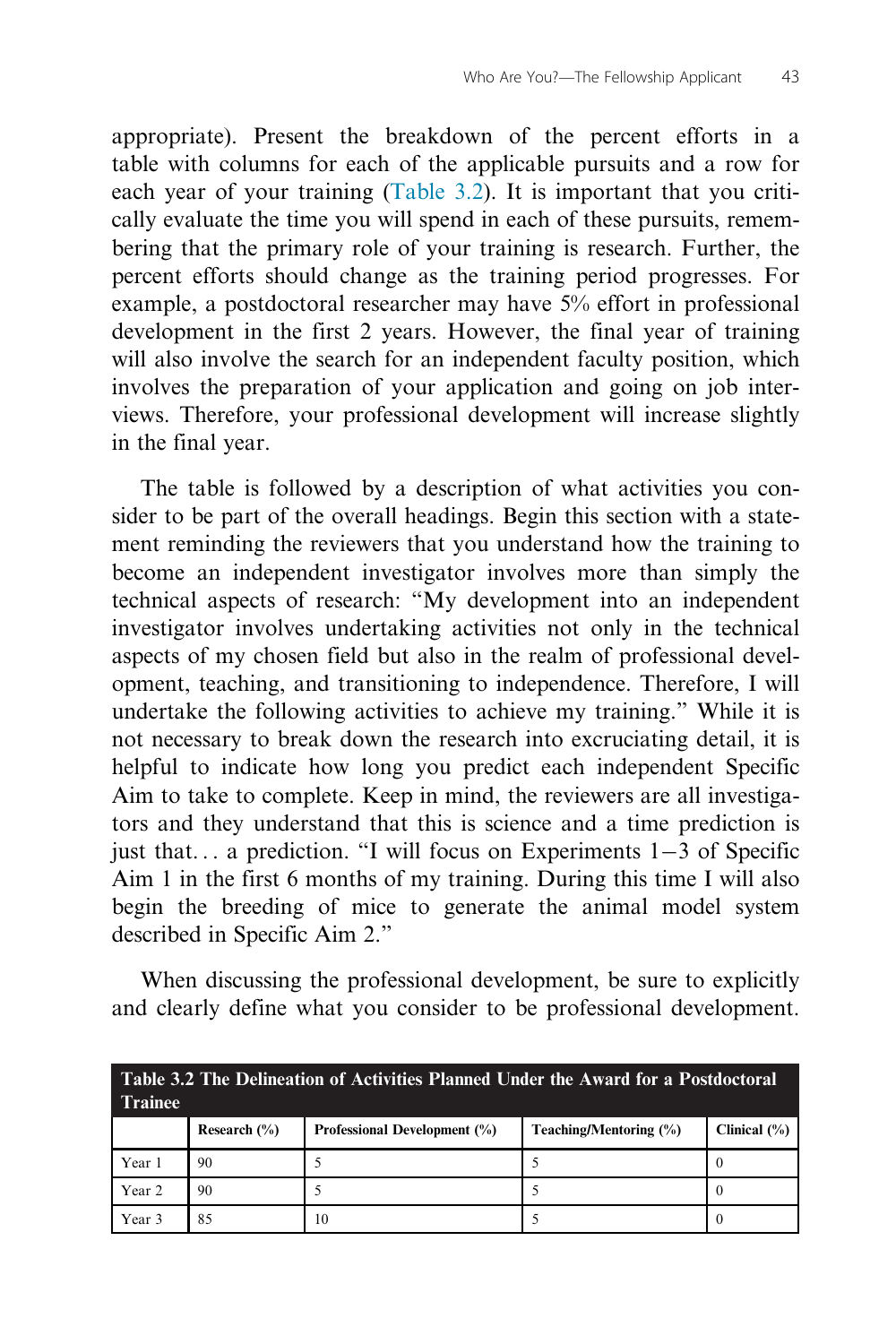Professional development should encompass the writing of manuscripts and grants, presentation of your work, networking, and attendance at seminars and classes important to your education. For postdoctoral fellows, it is essential that the professional development include the learning of laboratory management and the search for an independent faculty position. Finally, the reviewers are expecting that you will progress on to an academic career. Therefore, most study section members like to see that you will have experience in the mentoring of students and possibly limited teaching of classes.

### 3.7.1 The Second Time Around—Performing a Second Postdoctoral Training

On occasion an applicant who is performing their second postdoctoral training will submit a Ruth L. Kirschstein training grant. While this is not necessarily a bad thing in terms of a person's career development, this particular type of applicant will have to provide detailed information describing their reasons for undertaking a second postdoctoral position. It is misguided for an applicant to think that the reviewers will not realize that this is their second postdoctoral experience. The basic fact is that reviewers scrutinize applications for fine details and will in fact notice that an applicant is in their second postdoctoral position and will want to know why a second postdoctoral training period was required. If there is no explicit description, the reviewers may think there is something being hidden from them, which will adversely affect the overall score. There are a multitude of reasons why a person would elect to perform a second postdoctoral training: The applicant's research interests developed in a direction that fell outside the realm of expertise in their present laboratory and they needed additional training; personal issues developed between them and their advisor creating an adverse training environment, etc. However, regardless of the reason, these issues must be addressed either directly or tactfully.

The issue of the second postdoctoral position will need to be addressed in almost every component that relates to describing the applicant. In the Biosketch Personal Statement, be forthcoming with the fact that this is your second postdoctoral position. For example: "During my first postdoctoral training period my research unexpectedly introduced me to X field, which I found to be extremely interesting. Therefore, I decided to perform a second postdoctoral training in this new field to gain more in depth exposure and hands-on